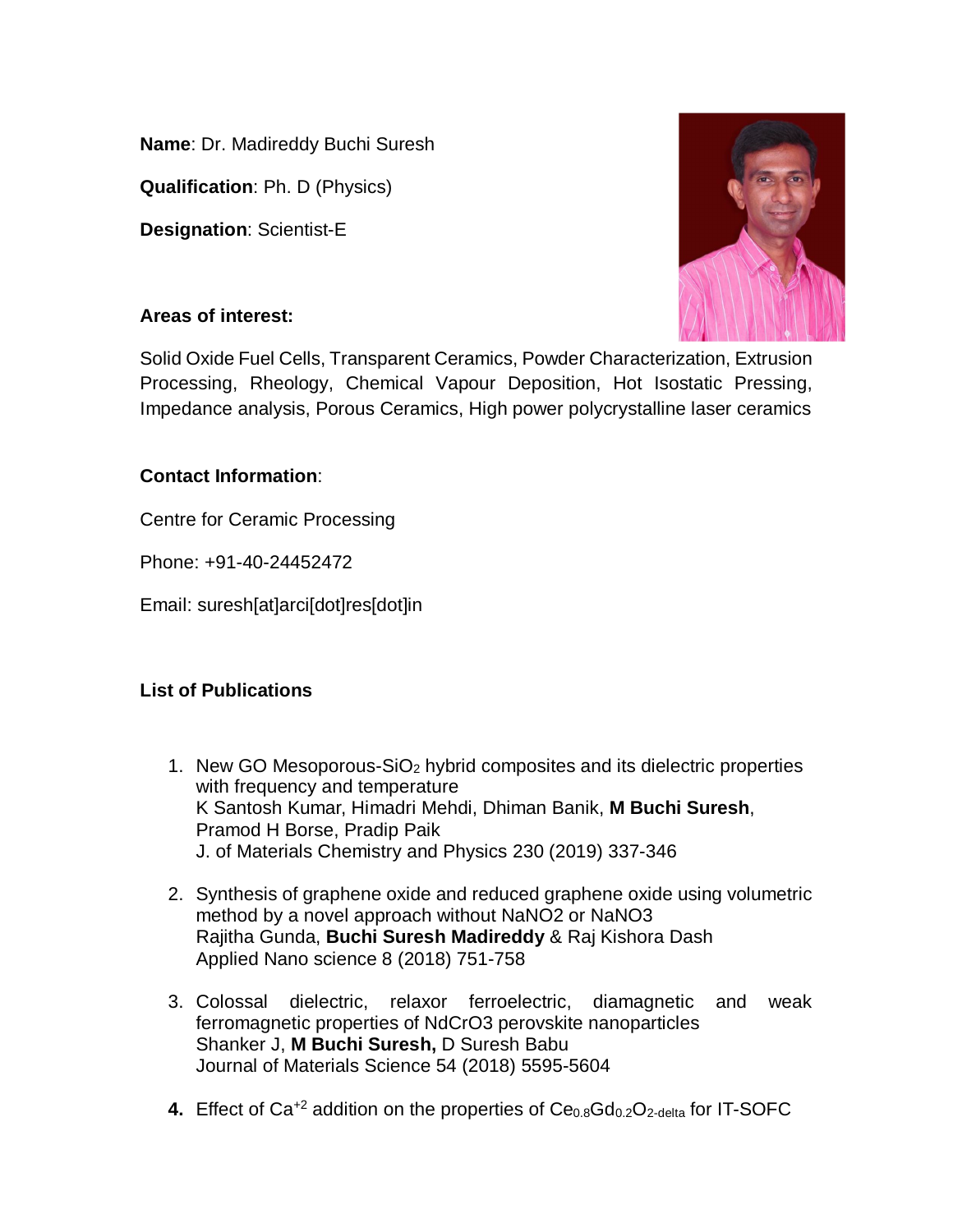Koteswararao P, **M Buchi Suresh**, Wani BN, PV. Bhaskara Rao, Varalaxmi P Materials Science and Engineering 330 (2018) 012010

- 5. Effect of Sm and Na substitution on dielectric properties of SrBi4Ti4O15 U. Ravikiran, P. Sarah, **M. Buchi Suresh** & Elizabeth Zacharias Ferroelectrics 537 (2018) 237-245
- 6. Synthesis, structural and morphological studies of  $Sr<sup>2+</sup>$  and  $Gd<sup>3+</sup>$  co-doped Ceria electrolyte system for LT-SOFC Koteswararao P, **Suresh MB**, Wani BN, Rao PVB, Jadhav LD Materials Science and Engineering 330 (2018) 012029
- 7. Development of Cordierite based Reticulated Foams with Improved Mechanical Properties for Porous Burner Applications P. Biswas, K. Varaprasad, P. Ramavath, **M. Buchi Suresh**, R. Johnson Transactions of the Indian Ceramic Society 76 (2017)
- 8. High temperature dielectric and complex impedance studies of dense ZnAl<sub>2</sub>O<sub>4</sub> Ceramics **M Buchi Suresh** and Roy Johnson Material science and Engineering 1[1] (2017) 1-6
- 9. Effect of Mg doping and sintering temperature on structural and morphological properties of samarium doped Ceria for IT SOFC electrolyte Syed Ismail Ahmed, Tasneem Mohd, Amal Bahafi, **Madireddy Buchi Suresh**

Applied Nano Science 7 (2017) 243-252

- 10.Comparative evaluation of electrical conductivity of hydroxyapatite ceramics densified through ramp and hold, spark plasma sintering and post sinter hot isostatic pressing routes **M Buchi Suresh**, P Biswas, V Mahender and Roy Johnson Materials Science and Engineering C 70 (2017) 364-370
- 11.Fabrication of graphite contamination free polycrystalline transparent MgAl2O4 spinel by spark plasma sintering using platinum foil Papiya Biswas, Dibyedu Chakraborty, **Madireddy Buchi Suresh**, Roy Johnson, M Krishna Mohan Ceramics International 42 (2016) 17929-17923
- 12.Quastatic compression behavior of nickel oxide, nickel oxide:zirconia, nickel:zirconia and nickel foams Papiya Biswas, Pandu Ramavath, Chandana Muraleedharan Nair, **Madireddy Buchi suresh**, Nakula Ravi and Roy Johnson Ceramics international 42 (2016) 10572-10578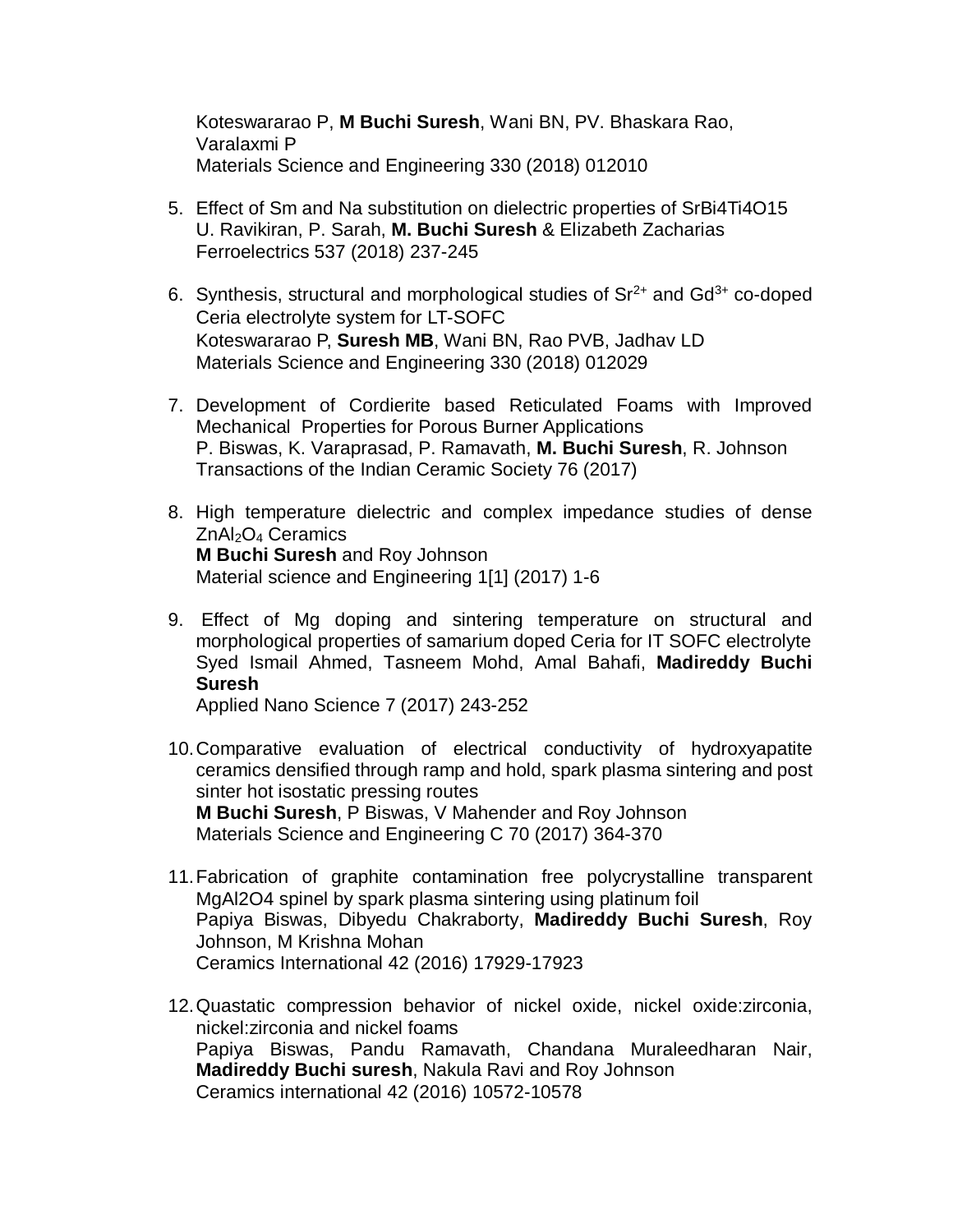- 13.Preparation, surface morphology and electrical properties of multilayer antireflection thin films Naidu VA, Narayana GL, Radhika K, Mridula A, **M Buchi Suresh**, Chhabra IM, Kistaiah P Materials Today proceedings 3 (2016) 3614-3620
- 14.Sonochemical Synthesis of Nano-Structured Hydroxyapatite with unique morphologies and Evaluation of Sintering Kinetics Papiya Biswas, Bandhakavi Lakshmi Sindhura, Chandhana Muraleedharan Nair, Pandu Ramavath, **Madireddy Buchi Suresh** and Roy Johnson Journal of Advances in Chemistry 11, 2015, 3789-3797
- 15.Mixing Torque Measurement an Effective Tool for Identifying Critical Binder Volume Concentrations for Ceramic Processing Nirmala Sanikommu, K Bhargavi, **M Buchi Suresh**, Roy Johnson and AS Joshi Journal of Scientific and Industrial Research 74[9] (2015)504-507
- 16.Synthesis, Extrusion processing and Ionic Conductivity measurements of Sodium Beta Alumina tubes K. Avinash, **M. Buchi Suresh**, A.K. Khanra and Roy Johnson Processing and Application of Ceramics 9[3] (2015) 131-138
- 17.Synthesis, Characterization and electrical properties of NdxO3 (x=Cr, Fe) nanoparticles Shanker J, **Suresh MB**, Babu DS Materials Today Proceedings 3[6] (2016) 2091-2100
- 18.Transparent magnesium aluminate spinel: a prospective biomaterial for esthetic orthodontic brackets Manu Krishnan, Brijesh Tiwari, Saraswathy Seema, Namitha Kalra, Papiya Biswas, Kotikalapudi Rajeswari, **Madireddy Buchi Suresh**, Roy Johnson, Nitin Gokhale, Satish R Iyer, Sanjay Londhe, Vimal Arora, Rajendra P Tripathi Journal of Materials Science: Materials in Medicine, 25[11] (2014) 2591- 2599
- 19.Optical and mechanical properties of compaction and slip cast processed transparent polycrystalline spinel ceramics Pandu Ramavath, Papiya Biswas, Kotikalapudi Rajeswari, **M Buchi Suresh**, Roy Johnson, Gadhe Padmanabham, Chandrashekar Kumbhar, Tapas Kumar Chongdar, Nitin Madhusudan Gokhale Ceramics International, 40(4) (2014) 5575-5581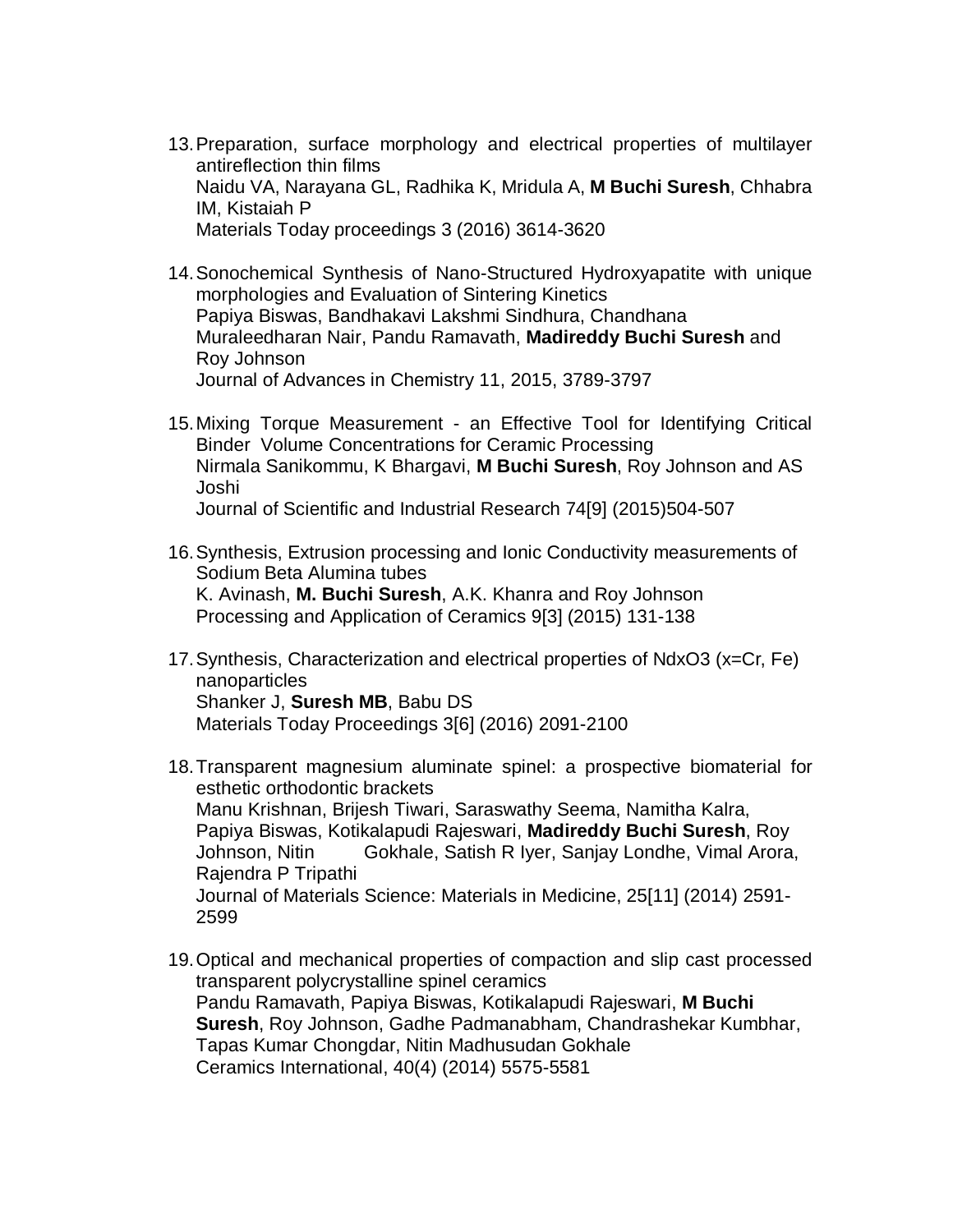- 20.Studies on preparation and Preparation and characterization of NIR Antireflection thin films V Atchaiah Naidu, V. Rajashekar Reddy, R. Sudhakar Rao, **M. B. Suresh**, IM Chhabra, P. Kistaiah Materials Today, Vol. 2 (2015) 1533-1544
- 21.Synthesis and Analysis of Highly efficient GDC20 as electrolyte for IT-SOFCs application R. Gupta, A. K. Mishra, M.R. Majhi, **M. Buchi Suresh** Inter. Journal of Engineering and Innovative Technology, 3(3) (2013) 61- 66
- 22.Effect of Micro-cracking on the Thermal Conductivity and Thermal Expansion of Tialate  $(Al<sub>2</sub>TiO<sub>5</sub>)$  ceramics R. Papitha, **M. Buchi Suresh**, Dibakar Das and Roy Johnson Journal of Processing and Application of Ceramics, 7(3) (2013) 143-146
- 23.High temperature flexure strength and thermal stability of near zero expanding doped Aluminium Titanate ceramics for DPF applications R. Papitha, **M. Buchi Suresh**, Dibakar Das and Roy Johnson International Journal of Applied Ceramic Technology 1-10 (2013) DOI: 10.1111/ijac/12092
- 24. Eutectoid Decomposition of Aluminum Titanate  $(AI<sub>2</sub>TIO<sub>5</sub>)$  Ceramics under Spark Plasma (SPS) and Conventional (CRH) Thermal Treatments Papitha R, **Suresh M B**, Chakravarty D, Swarnakar.A, Dibakar Das and Roy Johnson

Ceramics International 40(1) (2014) 659-666

25.Pressure Slip casting and cold isostatic pressing of aluminum titanate green ceramics: A comparative evaluation

Papitha R, **M Buchi Suresh**, Y.S. Rao, B.P. Saha, Dibakar Das, Roy Johnson

Journal of Processing and Application of Ceramics, 7(4) (2013) 159-166

26.Binder burnout and sintering kinetic study of alumina ceramics shaped using methylcellulose

K. Rajeswari, S. Chaitanya, P. Biswas, **M. Buchi Suresh**, Y.S. Rao and Roy Johnson

Journal of Ceramic Processing Research 16(1) (2014) 1-8

27.Synthesis, characterization and impedance spectroscopy studies of NdFeO3 perovskite ceramics

Jada shanker, **M Buchi Suresh** and D Suresh Babu

International Journal of scientific engineering and research 3[7] (2015) 194- 197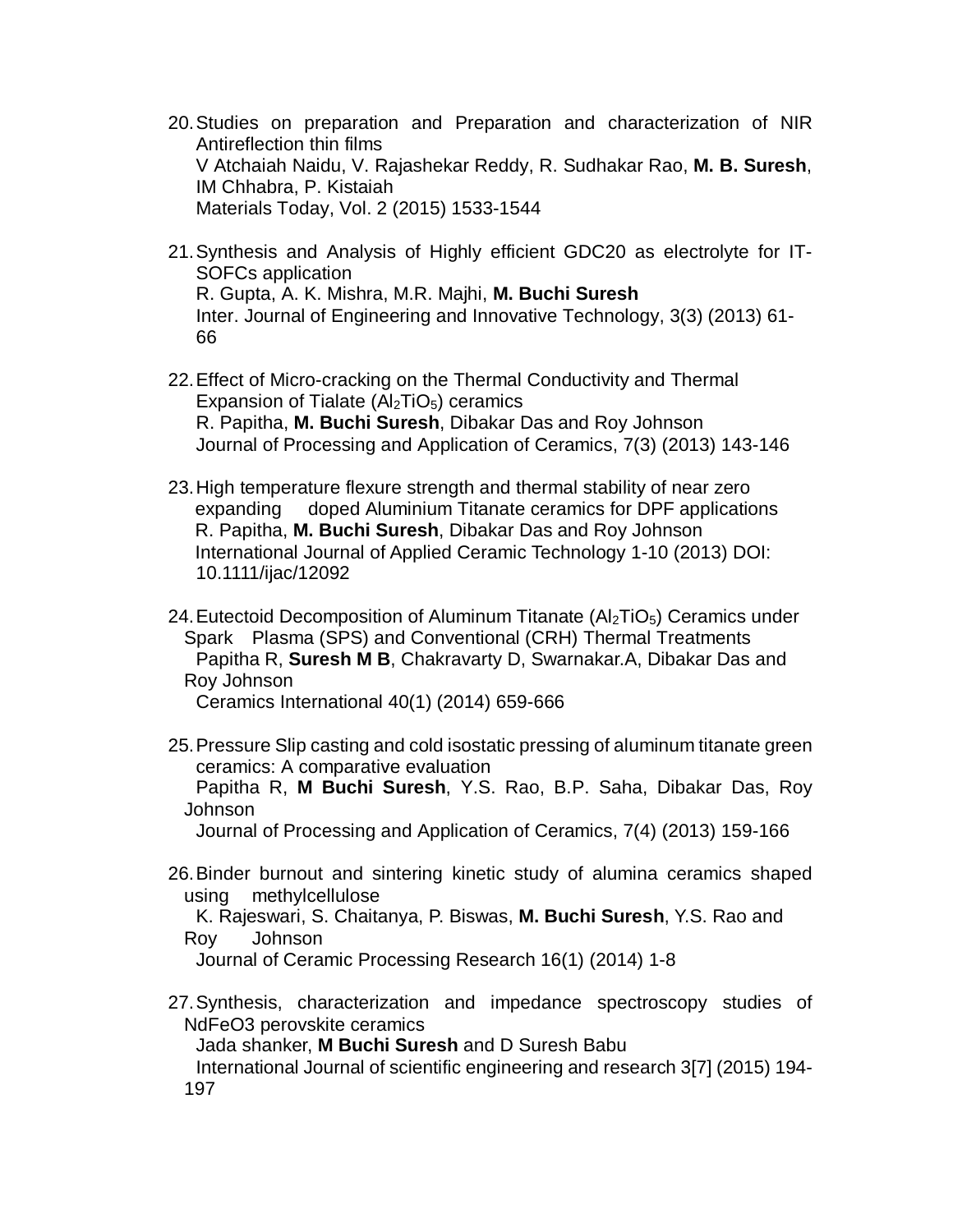28.Studies on structural, morphological and electrical studies of gadolinium doped ceria

P. Koteswara rao, **M. Buchi Suresh**, B N Wani, P V Bhaskara Rao Int. J. Multidisciplinary Educational Research, Vol. 3(11) (2014) 152-160

29.Synthesis and Characterization of Ni doped BSCF as a cathode material for IT-SOFC

Suman Kumar Burnwal, **M Buchi Suresh**, P Kistaiah International Journal of Scientific Research 2(9) (2013) 377-379

30. Structure-Property Correlation of Sol-Gel Processed Co<sub>0.5</sub>Ti<sub>0.5</sub>ZnFeO<sub>4</sub> Ceramic

K. Vijaya Kumar, M. Lakshmi and **M. Buchi Suresh** International Journal of Engineering Research and Application 3(6) (2013) 1489-1497

- 31.Effect of Mg substitution on electromagnetic properties of NiCuZn ferrites Ch. Sujatha, K. Venugopal Reddy, K.Sowri Babu, A. Ramchandra Reddy, **M. Buchi Suresh**, K.H. Rao Journal of Magnetism and Magnetic Materials 340 (2013) 38-45
- 32.Frequency and Temperature dependence of electrical properties of Zirconium and neodymium substituted SrBi4Ti4O15 ceramics Mamatha B, **Suresh MB**, Sarah P Ferroelectrics 445[1] (2013) 51-66
- 33.Flow properties of spray dried alumina granules using powder flow analysis technique P. Ramavath, M. Swathi, **M. Buchi Suresh** and Roy Johnson Advanced Powder Technology, 24(3) (2013) 667-673
- 34.Mineral oxide doped aluminum titanate ceramics with improved thermomechanical properties R. Papitha, **M. Buchi Suresh**, Dibakar Das, Roy Johnson Journal of Ceramics 214794 (2013) 1-9
- 35.Effect of sintering temperature on structural properties of Al3+ Cosubstituted Ni- Zn Ferrite Nano particles K. Vijaya Kumar, D. Paramesh, P. Venkat Reddy, **M. Buchi Suresh** Int. Journal of Engineering & Technology Research, 1(2) (2013) 153-158
- 36. Surface Morphology of  $MgF_2/YF_3$  Multilayer Thin Films by Thermal Evaporation method

V. Atchaiah Naidu, G. Laxmi Narayana, **M.B. Suresh**, I. M. Chhabra and

P. Kistaiah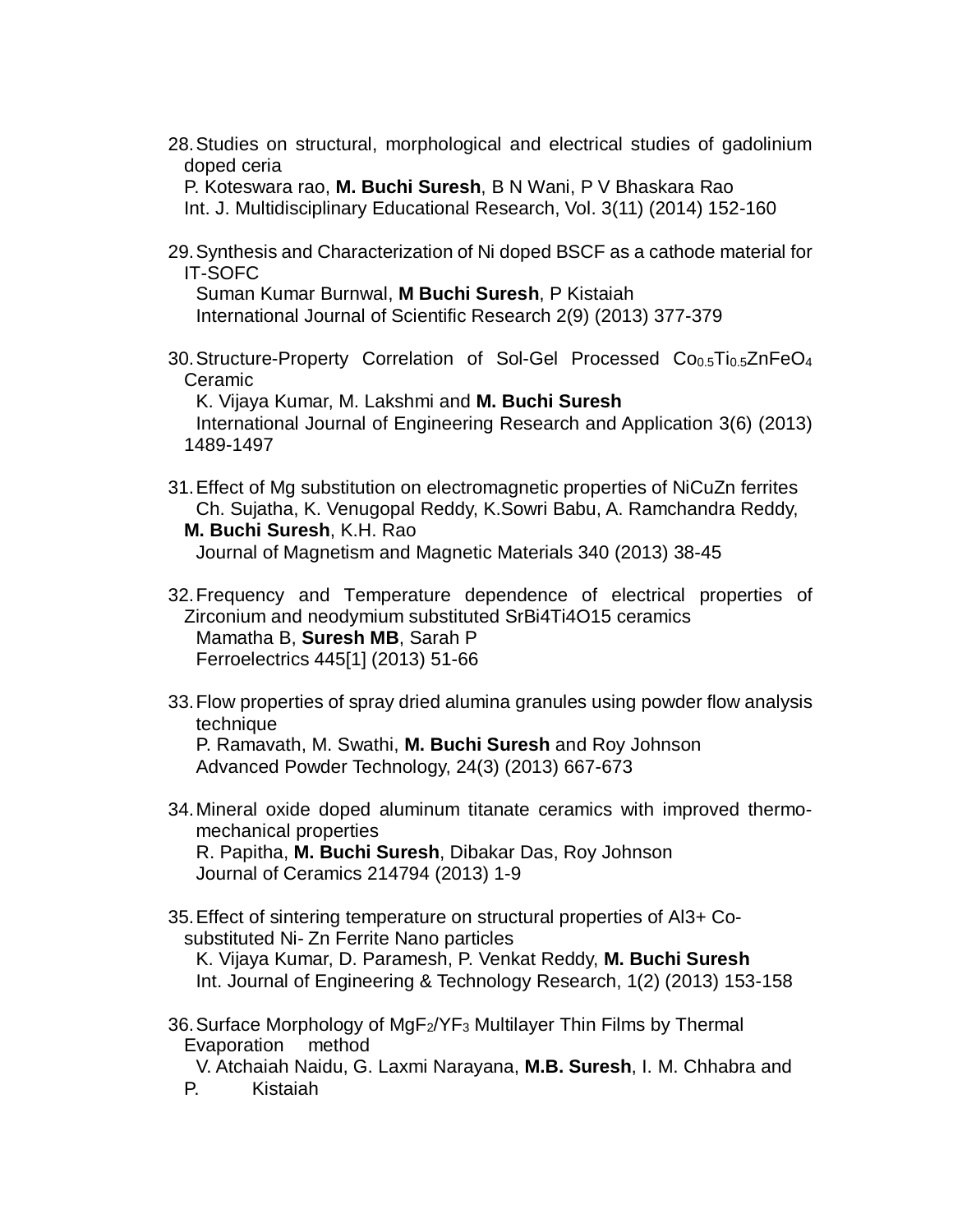Intl. J. Research in Engineering and Technology, 02(2013) 2319-1163

37. Deposition, Optical Characterization and Durability Tests of  $MgF<sub>2</sub>$ Antireflection Thin Films

V. Atchaiah Naidu, G. Laxmi Narayana, V. Rajashekar Reddy, **M. B. Suresh**, I.M. Chhabra and P. Kistaiah

International J.of Engineering Trends and Technology, Vol 4, Issue 8 (2013) 2560-2563. ISSN–2231–5381

38.Diametral Deformation Behavior and Machinability of Methyl Cellulose Thermal Gel Cast Processed Alumina Ceramics

P. Biswas, M. Swathi, P. Ramavath, K. Rajeswari, **M.B. Suresh** and R. Johnson,

Ceramics international, Vol. 38(8) (2012) 6115-6121

39.Six Sigma and its Role in Quality Management for the Organization to Achieve Continuous Improvement

V. Atchaiah Naidu, **M Buchi Suresh**, I M Chhabra, K Rambabu Proceedings of the International Conference on Advancements in Engineering and Management, 27-28 Feb, 2013, RITS, Parigi, Hyderabad ISBN: 978-93-5104-586-1

40.Effect of Co Substitution of Mg and Zn on electromagnetic properties of NiCuZn ferrites

Ch. Sujatha, K. Venugopal Reddy, K. Sowri Babu, A. Ramachandra Reddy, **M. Buchi Suresh** and K.H. Rao Journal of Physics and chemistry of solids,

- doi.org/10.1016/j.jpcs.2013.02.005
- 41. Preparation and Optical Characterization of  $MqF<sub>2</sub>$  Antireflection thin films deposited by Thermal evaporation method V. Atchaiah Naidu, **M.B. Suresh**, I.M.Chhabra and P. Kistaiah Proceedings of the National Conference on Nano Science, NanoEngineering & Applications, 27-28 April, 2012 Institute of Science & Technology, JNTU, Hyderabad ISBN: 978-81-924726-0-7, pp 41-44
- 42.High temperature complex impedance spectroscopic studies of doped Na0.5Bi0.5TiO3-BaTiO3 ferroelectric ceramics

Ch. Sameera Devi, **M. Buchi Suresh**, G. S. Kumar, G. Prasad International Journal of Ionics, DOI 10.1007/s11581-016-1781-3

43.Studies on Ionic Conductivity of stabilized zirconia ceramics (8YSZ) densified through conventional and non-conventional sintering methodologies

K. Rajeshwari, **M.Buchi Suresh**, U.S.Hareesh, Y.S.Rao, Dibakar Das & Roy Johnson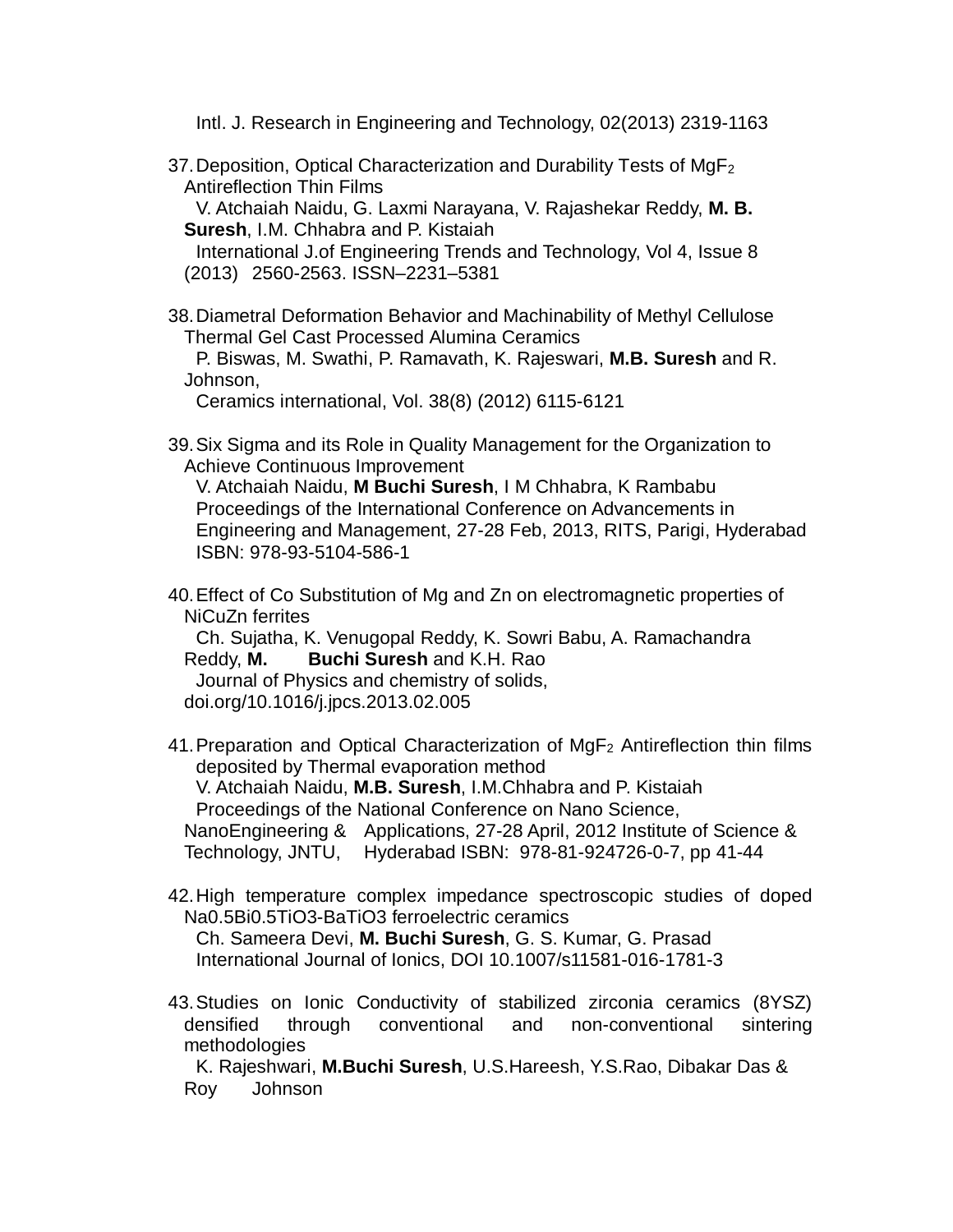Ceramics International, 37(8) (2011) 3557-3564

- 44.Synthesis and Evaluation of Thermal, Electrical, and Electrochemical Properties of  $Ba<sub>0.5</sub>Sr<sub>0.5</sub>Co<sub>0.04</sub>Zn<sub>0.16</sub>Fe<sub>0.8</sub>O<sub>3-1</sub>$  as a Novel Cathode Material for IT-SOFC Applications", M. Haritha, **M.B. Suresh** and R. Johnson Ionics, Vol.18 (9), p 891-898, 2012
- **45.**The effect of strontium doping on densification and electrical properties of Ce0.8Gd0.2O2-delta electrolyte for IT-SOFC application **M B Suresh** and R Johnson Ionics, 18(3) (2012) Pages: 291-297, 2012
- 46.Structural and electrical properties of co-doped zirconia electrolyte for intermediate temperature solid oxide fuel cell application **M Buchi Suresh** and Roy Johnson International Journal of Energy Research Vol. 36 (14), p 1291-1297, 2012
- 47.Effect of Nano Grain Size on the Ionic Conductivity of Spark Plasma Sintered 8YSZ Electrolyte

K. Rajeswari, **M. Buchi Suresh**, Dibyendu Chakraborty, Dibakar Das and Roy Johnson

International Journal of Hydrogen Energy Vol. 37(1), p 511-517, 2012

48.Colloidal Shaping of 8 mol% Yttria Stabilized Zirconia Electrolyte Honeycomb Structures by Microwave Assisted Thermal Gelation of Methyl Cellulose

K. Rajeswari, Papiya Biswas, **M Buchi Suresh**, U.S. Hareesh and Roy Johnson

Int. J. Appl. Ceram. Technology, 1-10 (2012) DOI:10.1111/j.1744- 7402.2012.02832.x

- 49. Investigations on the phase stability of Na<sup>+</sup>-conducting sodium dysprosium (phospho) silicates, P. Sandhya Rani, **M. Buchi Suresh** and R.Subasri Ceramics International, 38(2) (2012) 1435-1440
- 50.Synthesis, characterization and electrical properties of Nd/Zr co-doped nano BaTiO3 ceramics Ch. Sameera Devi, **M. B. Suresh**, G.S.Kumar, G. Prasad

Journal of Advanced Dielectric, 2(1) (2012) 1-14

51.Synthesis and electrical properties of SrBi4Ti4O15 piezoelectric ceramics B. Mamatha, **M B Suresh**, A. R. James, M Vithal and P Sarah Phys. Scr. **84** (2011) 055704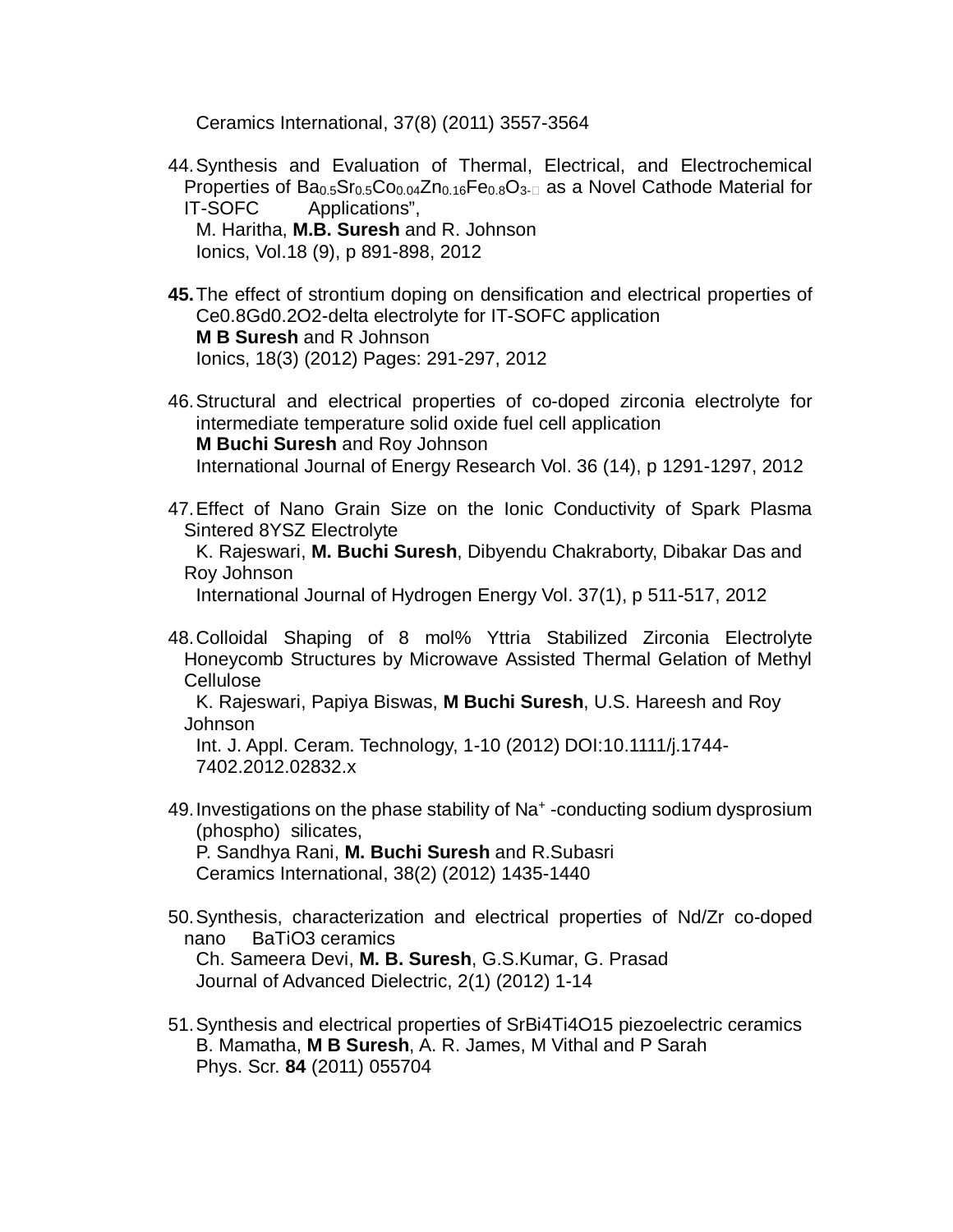52.Impedance and modulus spectroscopic studies on 40PrTiTaO6 + 60YTiNbO6 ceramic composite

D.B.Dhwajam, **M. Buchi Suresh**, U.S.Hareesh, J.K.Thomas, S. Solomon and Annamma John

Journal of Material Science: Materials in Electronics DOI 10.1007/s10854- 011-0464

- 53.Zn Doped LSCF as a Novel Cathode Material for Solid Oxide Fuel Cell **M. B. Suresh**; Tsung-Her Yeh; Chen-Chia Chou Integrated Ferroelectrics, 121(1) (2010) 113-119
- 54.Effect of sintering process on the microstructures of Bi2O3-doped yttria stabilized zirconia

T.H. Yeh, G.E. Kusuma, **M.B. Suresh**, C.C. Chou Materials Research Bulletin, 45(3) (2010) 318-323

55.Dielectric and ferroelectric properties of PVDF-PZT nano composite films **M. B. Suresh,** Tsung-Her Yeh**,** Chih-Chieh Yu and Chen-Chia Chou Ferroelectrics, 381 (1) (2009) 80-86

56.Chemical reactions during wet-chemical etching process of LSMO/PZT/LSMO-structured device fabrication **M. B. Suresh**, Tsung-Her Yeh, Jun-Nan Shen, Jyh-Cheng Yu and Chen-Chia Chou

Ferroelectrics, 380(1) (2009) 97-101

57.Fabrication and characterization of dense PZT thick films using continuous wave  $CO<sub>2</sub>$  laser annealing Shen-Da Tsai, **M. B. Suresh**, Ke-Heng Lai, Chen-Chia Chou

Ferroelectrics, 383(1) (2009) 89-94

58.Electrical properties and grain growth kinetics of PZN based ceramics using microwave sintering **M. B. Suresh,** Chen-Liang Li and Chen-Chia Chou

Journal of Materials Science and Engineering **25(6)** (2007) 878-882

- 59.Improvement in ferroelectric properties of PZT thick films prepared by a modified sol-gel technique using low temperature laser annealing **M. B. Suresh,** Shen-Da Tsai and Chen-Chia Chou Journal of Physica Scripta, T**129** (2007**)** 175
- 60.Comparison of electrical and dielectric properties of BLSF materials in Bi-Fe-Ti-O and Bi-Mn-Ti-O systems **M. B. Suresh,** E. Venkata Ramana, S. Narendar Babu and S. V.

Suryanarayana

Ferroelectrics, **332** (2006) 57